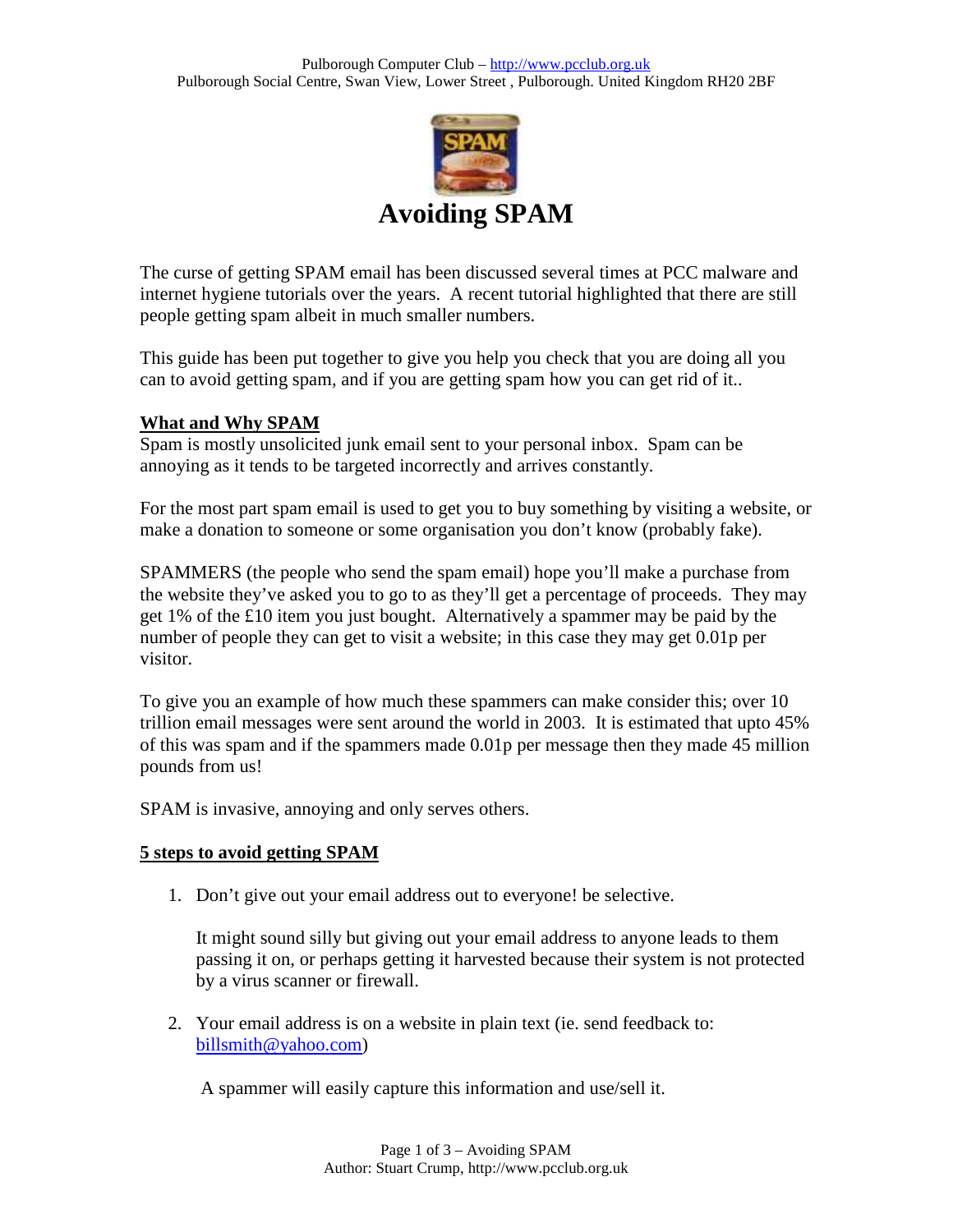- 3. You've had a virus in the past that harvest's email addresses you're your Outlook/Outlook Express inbox.
- 4. Your email address is easy to generate or workout (ie.  $lisa@yahoo.com$  or jonsmith@aol.com)

If your name does not have a unique spelling and is simple to guess, then it's easy for the spammer to target. Email sent to the addresses above is going to arrive in someone's inbox, so is billsmith@aol.com or billsmith@msn.co.uk.

## **4 steps to stop or minimise SPAM**

1. Use a SPAM "filter" on your webmail or Outlook/Thunderbird email software

Both Yahoo, AOL and others have this facility. Turn it on, it does work (and it's typically free!). See Yahoo's below.



2. Change your email address and be selective as to who you give it out to in future.

Sound silly but will cut down the amount of SPAM you will get. Make sure your friends and family protect themselves when using their PC connected to the Internet via broadband or dial-up.

3. Ensure your virus and firewall software is up to date.

If you have a good firewall and virus scanner installed this should be an automatic task (unless configured otherwise). Remember if you are on dial-up you might not be updating as often as you should ( once per week ), also it might not complete before you log-off.

4. Use a domain name to take control if spam arrives.